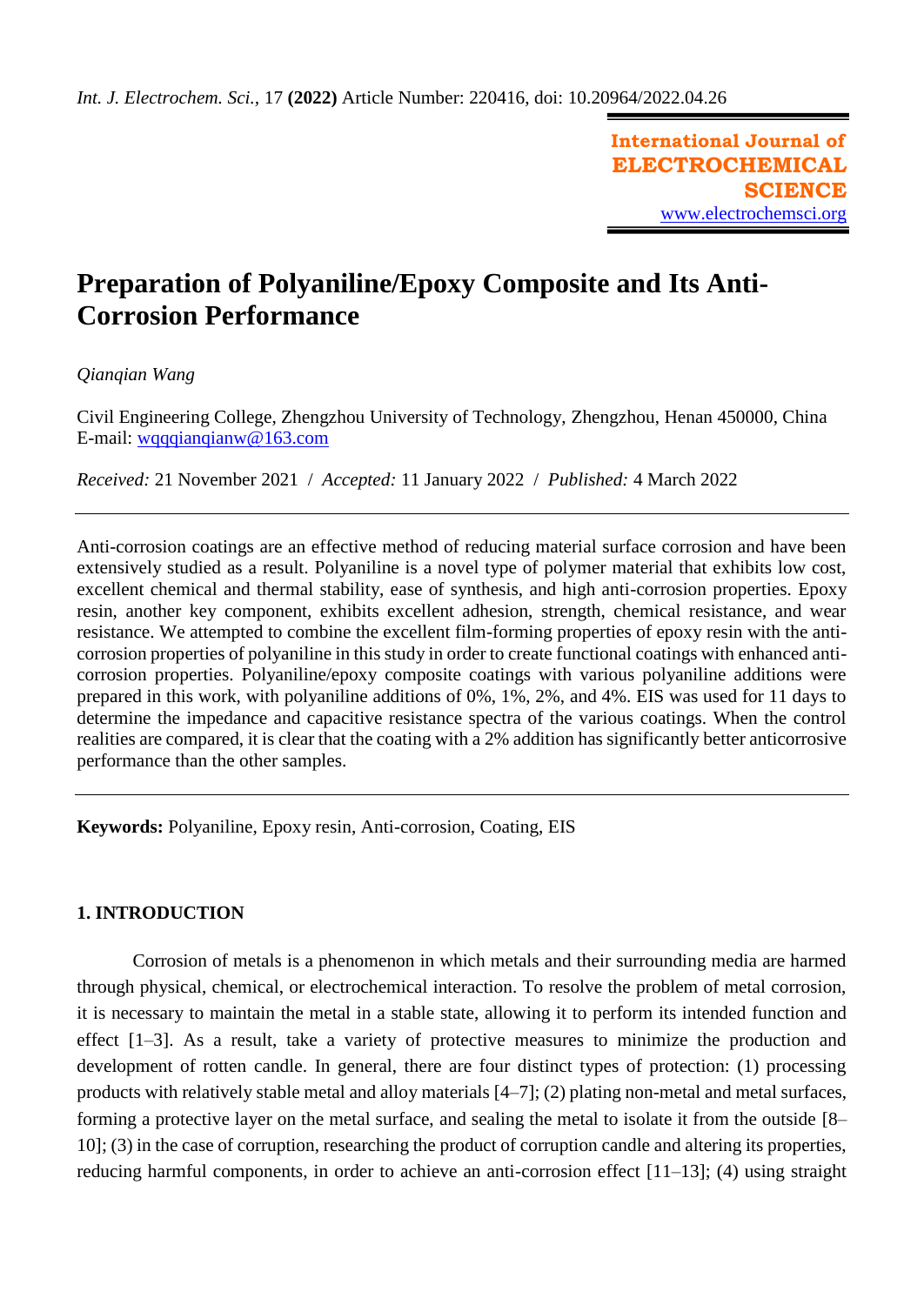metal and alloy materials The current modifies the metal's potential to slow or stop the corrosion reaction [14–17].

Among the four methods discussed above, coating technology is particularly significant as a means of corrosion and protection [18–21]. Corrosion of the metal covered by the coating is directly related to the coating's performance. The bond strength between the coating and the metal matrix, the coating's resistance to water and other corrosive particles, the metal matrix's surface properties and pretreatment status, the composition and structure of the organic coating, and a variety of other factors, such as the coating metal's ambient temperature, all have a significant effect on the coating's service life and protective performance [22–25]. Due to the inherent limitations of traditional coating materials and processing technologies, the corrosion protection effect of traditional coatings on base metals is frequently suboptimal [26–28]. A significant portion of traditional coatings contain toxic substances such as lead and chromate, which are hazardous during the preparation and use processes. As a result, the development of new coatings that are high performing, low polluting, and multifunctional has become a focus of research in recent years [29–31].

The most effective anticorrosive coatings available today are hexavalent chromium and lead compounds [32,33]. Hexavalent chromium, on the other hand, is a carcinogen, and lead is a heavy metal that contributes significantly to environmental pollution [34,35]. Numerous countries worldwide are looking for non-toxic and low-toxic alternatives, and polyaniline is an excellent choice as an environmentally friendly and highly effective anti-corrosion candle material. Polyaniline is produced chemically or electrochemically by polymerizing aniline monomer. Polyaniline can be used to purify metal, and the cathodic reaction occurs on polyaniline rather than at the coating-metal interface. The reaction between the anode and cathode occurs in distinct spaces to maintain the passivation state [36– 38]. Additionally, some researchers believe that proton acid ions, such as phosphate, can form an insoluble composite protective layer on the metal surface, effectively passivating it. Polyaniline and steel surfaces, for example, formed an intermediate between oxidized polyaniline and dense film [39–41]. Because polyaniline has a higher redox potential than iron, it reacts preferentially with oxygen in the air to form intermediate oxidized polyaniline in a water environment. The intermediate oxidation state reacts with the surface iron, resulting in the reduction of polyaniline oxide. A polyaniline coating on the metal surface generates an electric field in the opposite direction of the electrons produced by metal oxidation, effectively preventing or significantly ameliorating metal corrosion.

Polyaniline, a mass-produced anti-corrosion filler, was used as the anti-corrosion filler in this paper, while epoxy resin, a widely used base resin, was used as the anti-corrosion filler. This work discusses the amount of polyaniline to be added, determines the optimal amount, and finally develops a production-ready coating formulation.

# **2. EXPERIMENTAL**

#### *2.1 Reagents and instruments*

The epoxy resin (E-44) was purchased from Zhenjiang Danbo Resin Co. T31 curing agent was purchased from Kunshan Beiya Chemical Co. Polyaniline was purchased from Cornell Chemical Co. All other reagents were analytical grade and used without further purification.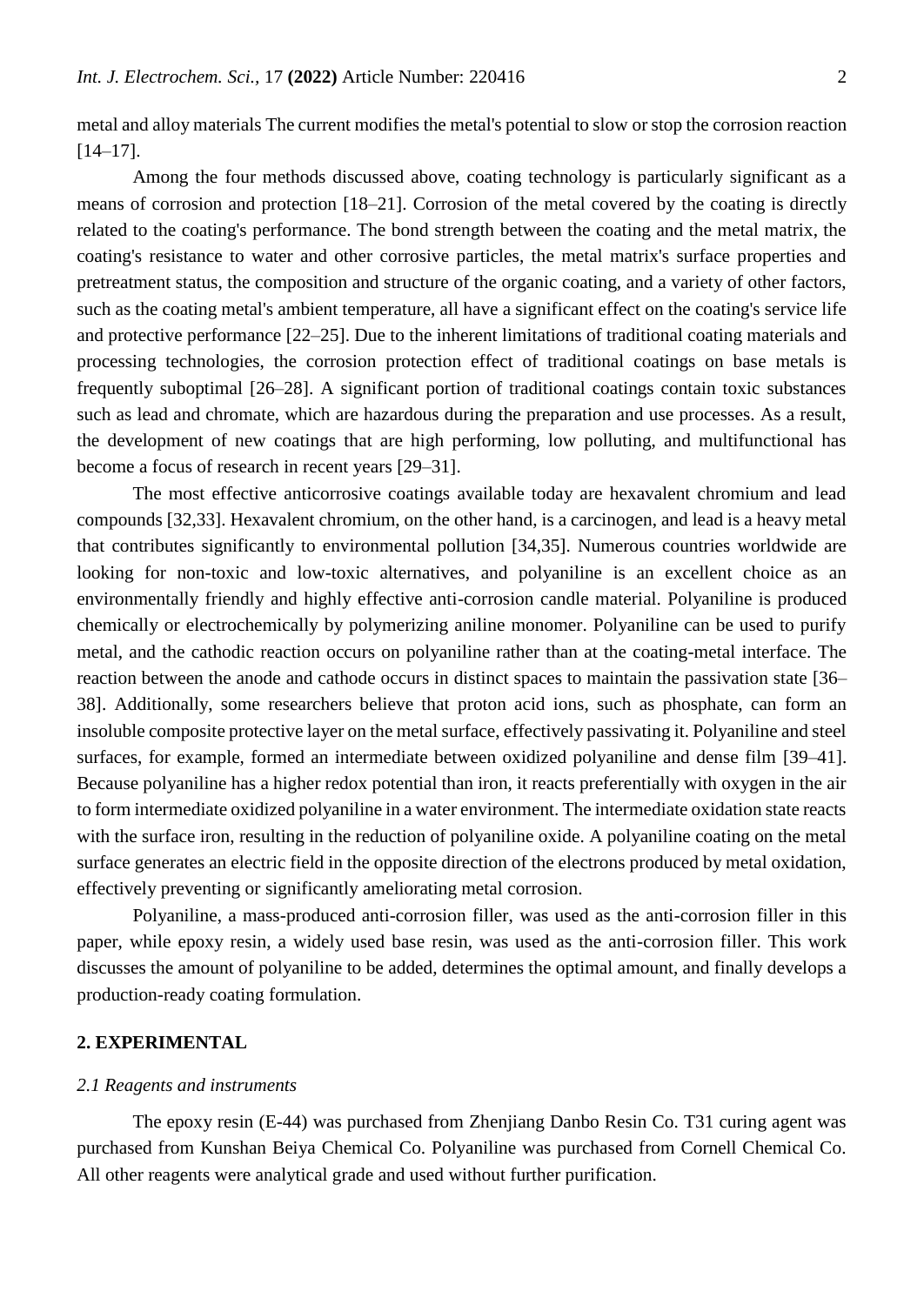A scanning electron microscope was used to examine the surface morphology (SEM, SSX-550, SHIMADZU Corp.). A X-ray diffractometer was used to record the XRD pattern (Empyrean, PANalytical B.V.). Nicolet Impact 410 is a Fourier Transform Infrared Spectroscopy (FTIR) instrument. A PARSTAT 2273 workstation was used to conduct the electrochemical impedance spectroscopy test (AMETEK). The test was conducted with a 1 mV voltage amplitude and a test frequency ranging from 0.01 Hz to 100 KHz. The initial voltage was that of an open circuit. A three-electrode system was used, consisting of a platinum auxiliary electrode, a saturated potassium chloride reference electrode, and a composite coating/steel plate working electrode. A 3.5% mass fraction sodium chloride solution was used as the corrosion medium.

#### *2.2 Preparation of coatings*

The coatings examined in this section were solvent-based, and it is necessary to thoroughly mix the film-forming resin, fillers, film-forming additives, and mixed solvents to achieve a uniformly dispersed coating. The primary preparation procedure is as follows: the resin is weighed and added to the grinding tank along with the mixed solvent. To create a uniform resin solution, the toothed rotating head is mounted on the stirring sand mill disperser and stirred at 1000 revolutions per minute for 10 minutes. The toothed stirring head was removed and a tetrafluoroethylene sanding and dispersing disc was installed in its place. The grinding tank was then filled with zirconium beads, and fillers and additives were added sequentially while stirring at a rate of 2000 r/min and then increased to 3500-4000 r/min for 6 hours. The filtered coating was stored in an airtight plastic jar. In this work, polyaniline/epoxy composite coatings (designated PANI-1, PANI-1, PANI-2, and PANI-4) with polyaniline additions of 1%, 2%, and 4% were prepared (polyaniline addition refers to the proportion of polyaniline in addition to the curing agent in this paper). The coatings' specific composition is listed in Table 1. The solvent was xylene:n-butanol=4:3, 1 g titanium dioxide was added, and 0.5 g carbon black was added.

| Component      | PANI-0 | PANI-1 | PANI-2 | PANI-4 |
|----------------|--------|--------|--------|--------|
| $E$ poxy $(g)$ | 160    | 160    | 160    | 160    |
| PANI $(g)$     |        | .70    | 3.40   | 6.80   |
| Anti-settling  | 100    | 100    | 100    | 100    |
| pulp(g)        |        |        |        |        |
| Solvents (g)   | 40     |        | 40     |        |

Table 1. Coating formulation.

## *2.3 Spraying of coatings*

The steel plate used in the experiment was manufactured by Q-PANEL of the USA, model R-2- 3.5. Q-PANEL steel test substrates have been recognized as the world standard for a uniform and consistent test surface for paints, adhesives, sealants, and other coatings. The model R-2-3.5. is a dull matte mill finish produced by roughened rolls. This matte finish is representative of general purpose sheet metal applications. Table 2 shows the information of used steel plate. To improve the coating's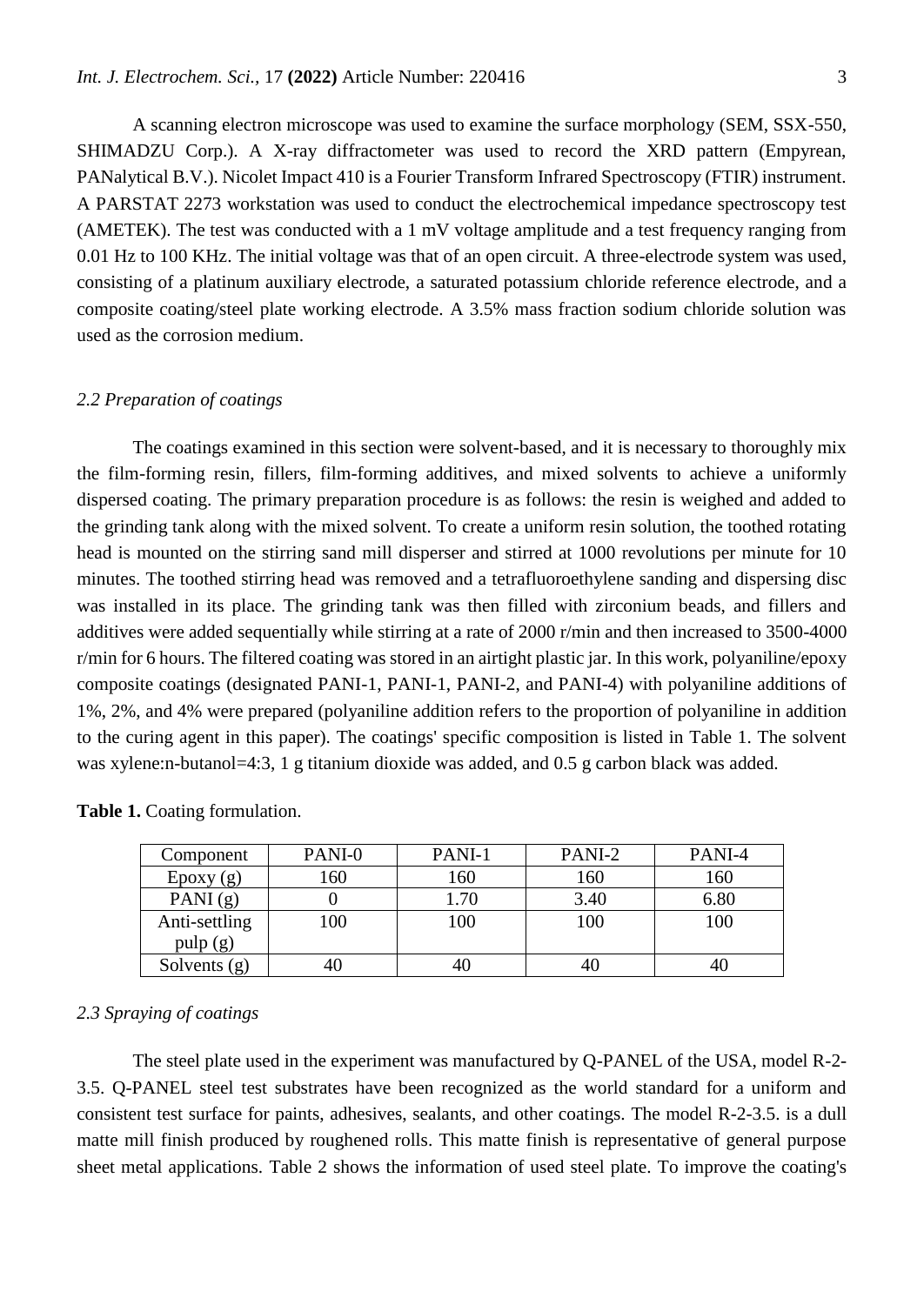adhesion to the steel plate's surface, the steel plate must be sandblasted prior to spraying. After sandblasting, clean the steel plate with acetone and ethanol and then dry it before use. Due to the fact that the viscosity of the liquid coating has a significant effect on the coating thickness and other properties, it is necessary to measure the viscosity of the coating each time it is used. The viscosity is measured in accordance with GB/T1723-1993, and the coating is generally adjusted to a viscosity of about 40-50 s.

| <b>SAE Material Designation</b>    | 1008/1010         | <b>ASTM Material Specifications</b> | A1008         |
|------------------------------------|-------------------|-------------------------------------|---------------|
| <b>ISO</b> Material Specifications | 3574 Type CR1     | <b>ASTM Panel Specifications</b>    | $D609 - Type$ |
|                                    |                   |                                     |               |
| <b>ISO Panel Specifications</b>    | $1514$ -Type 1    | Roughness Ra (micro-inches)         | $25 - 65$     |
| Surface Finish                     | <b>Dull Matte</b> | Temper                              | $1/4$ hard    |
| Hardness (Rockwell)                | <b>B50-B65</b>    | Tensile Strength (kpsi)             | $45 - 65$     |
| Tensile Strength (MPa)             | 310-448           |                                     |               |

**Table 2.** Information of R-2-3.5 steel plate.

## **3. RESULTS AND DISCUSSION**

The SEM picture of polyaniline in Figure 1 demonstrates that the particles are organized irregularly. The particle size ranges between 3-5 m, and the particle size distribution is rather consistent. This microscopic structure facilitates dispersing and filling the faults and micro-pores in the epoxy coating, thereby reducing defects, increasing the coating's density, and increasing the coating's corrosion resistance. However, because polyaniline is agglomerative, it should be ground thoroughly to prevent polyaniline agglomeration from generating coating flaws.



**Figure 1.** Scanning electron microscope image of polyaniline.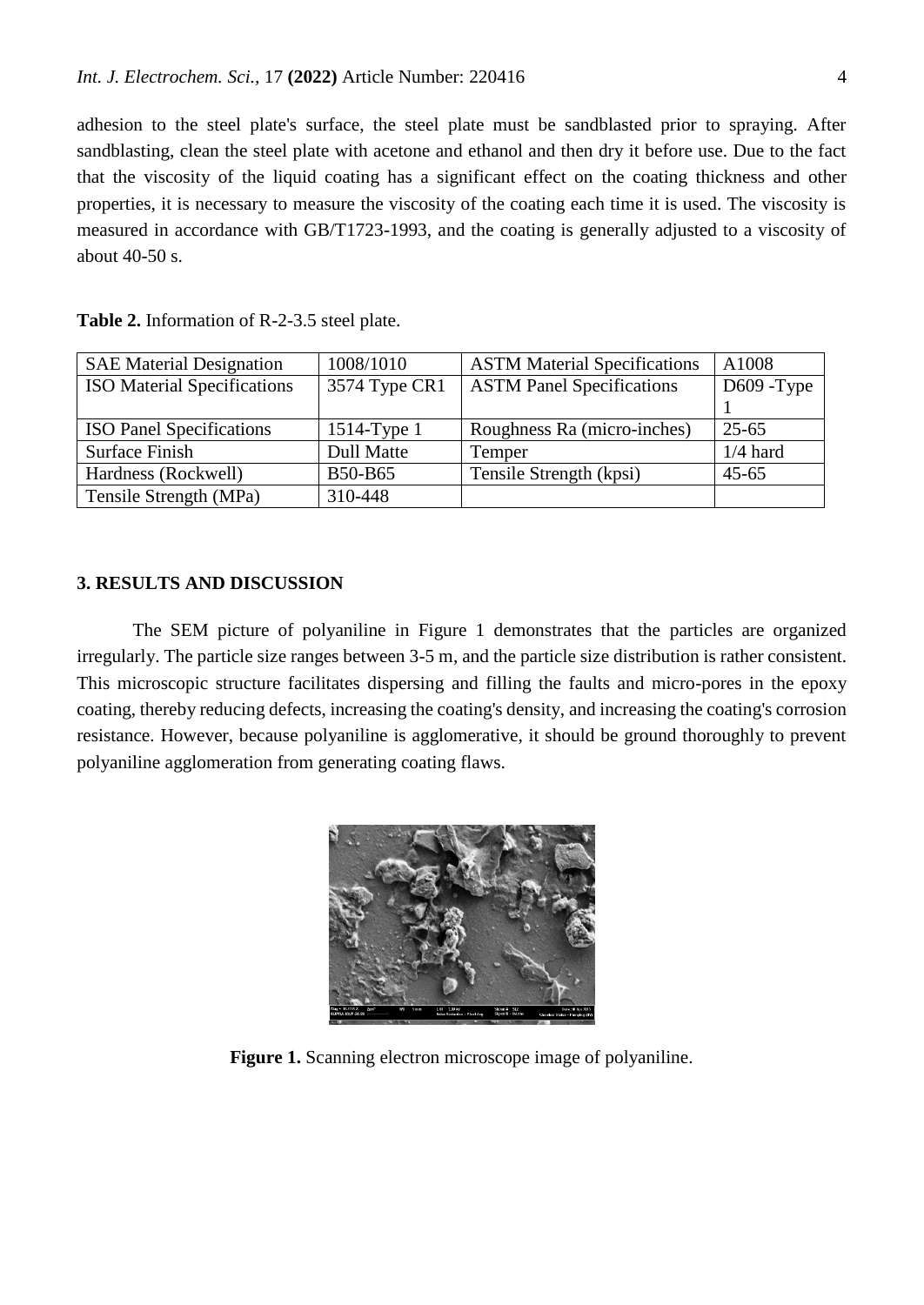Figure 2A shows the infrared spectrum of polyaniline, from which it can be seen that polyaniline has absorption peaks at wave numbers  $1581 \text{ cm}^{-1}$ ,  $1490 \text{ cm}^{-1}$ ,  $1307 \text{ cm}^{-1}$ ,  $1149 \text{ cm}^{-1}$  and  $828 \text{ cm}^{-1}$ . These are the characteristic absorption peaks of polyaniline.

The X-ray diffraction pattern of polyaniline is shown in Figure 2B. Polyaniline has enlarged crystalline peaks at  $2=15.5^{\circ}$ ,  $20^{\circ}$ , and  $24^{\circ}$ . 15.5° corresponds to the (011) crystal plane of polyaniline in its emerald green imine salt form, 20° to the (020) crystal plane of polyaniline in its emerald green imine salt form, and 24° to the (200) crystal plane of polyaniline in its emerald green imine salt form. This suggests that the polyaniline utilized in this article is a lattice-formed organic polymer with long-range organization.



**Figure 2.** (A) Infrared spectra of polyaniline. (B) X-ray diffraction pattern of polyaniline.

The open-circuit voltage of each coating was determined as a function of immersion time using the three-electrode technique, and the findings are displayed in Figure 3. The horizontal coordinate of the graph reflects the number of days that the three-electrode system was immersed in a 3.5% chlorinated steel aqueous solution, and the vertical coordinate indicates the working electrode's stable open-circuit voltage as measured.

The open-circuit potential is the difference between the potentials of the working electrode and the reference electrode in the absence of a load [42,43]. The change in open circuit voltage is indicative of the electrode's transition from unstable to stable. The open-circuit potential method's purpose is to determine the stability of the working electrode voltage over time. In the case of coating systems, the open circuit potential can be utilized to determine the coating's initial effectiveness [44]. As illustrated in Figure 3, the open circuit potential of PANI-0 tends to flatten out after three days and is close to the corrosion potential of R-2-3.5, indicating that the risk of failure is rather high. In comparison, the open circuit potentials of PANI-1, PANI-2, and PANI-4 are further from R-2-3.5, implying that the coating is still effective.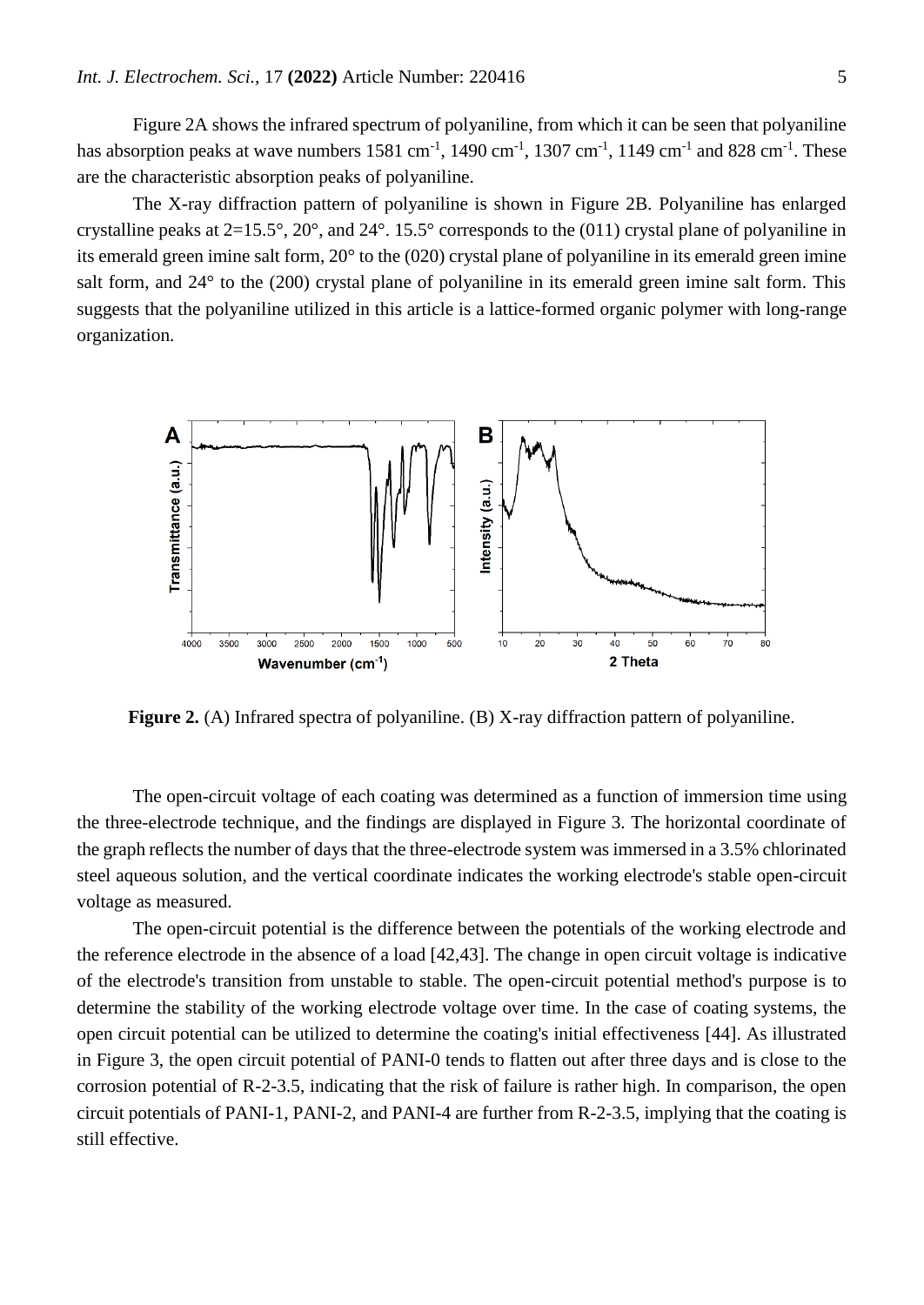

**Figure 3.** Variation of open circuit potential of 3.5% NaCl aqueous solution coating with immersion time.

The three-electrode system was used to determine the polarization curves of each coating, and the findings are displayed in Figure 4. The polarization curve is the connection between the polarization current density and the electric trigger potential. The corrosion potential and current of the coating can be determined from the polarization curve. Table 3 summarizes the findings. The corrosion potential is the potential formed when a substance is immersed in a medium without conducting current [45]. Even when the electrode's net current is zero, a corrosion potential exists since the corrosion reaction continues at a predetermined rate. At this point, the anodic and cathodic currents are equal in magnitude and direction and equal to a specified current value. The current value represents the corrosion current of the electrode. The corrosion potential of a coating indicates the coating's thermodynamic state. In general, the higher the corrosion potential of the coating, the greater its corrosion resistance [46,47]. The corrosion current of the coating indicates the coating's kinetic state, and the magnitude of the corrosion current value indicates the rate of deterioration. As the table indicates, PANI-2 has the highest corrosion potential and the lowest corrosion current, indicating that it has the best anti-corrosion ability. Additionally, as shown in Table 3, an excessive amount of PANI has poor anti-corrosion characteristics.



**Figure 4.** Polarization curves of coating systems immersed in 3.5% aqueous sodium chloride solution at a scan rate of 0.15 mV/s vs. Ag/AgCl (KCl sat.) reference electrode.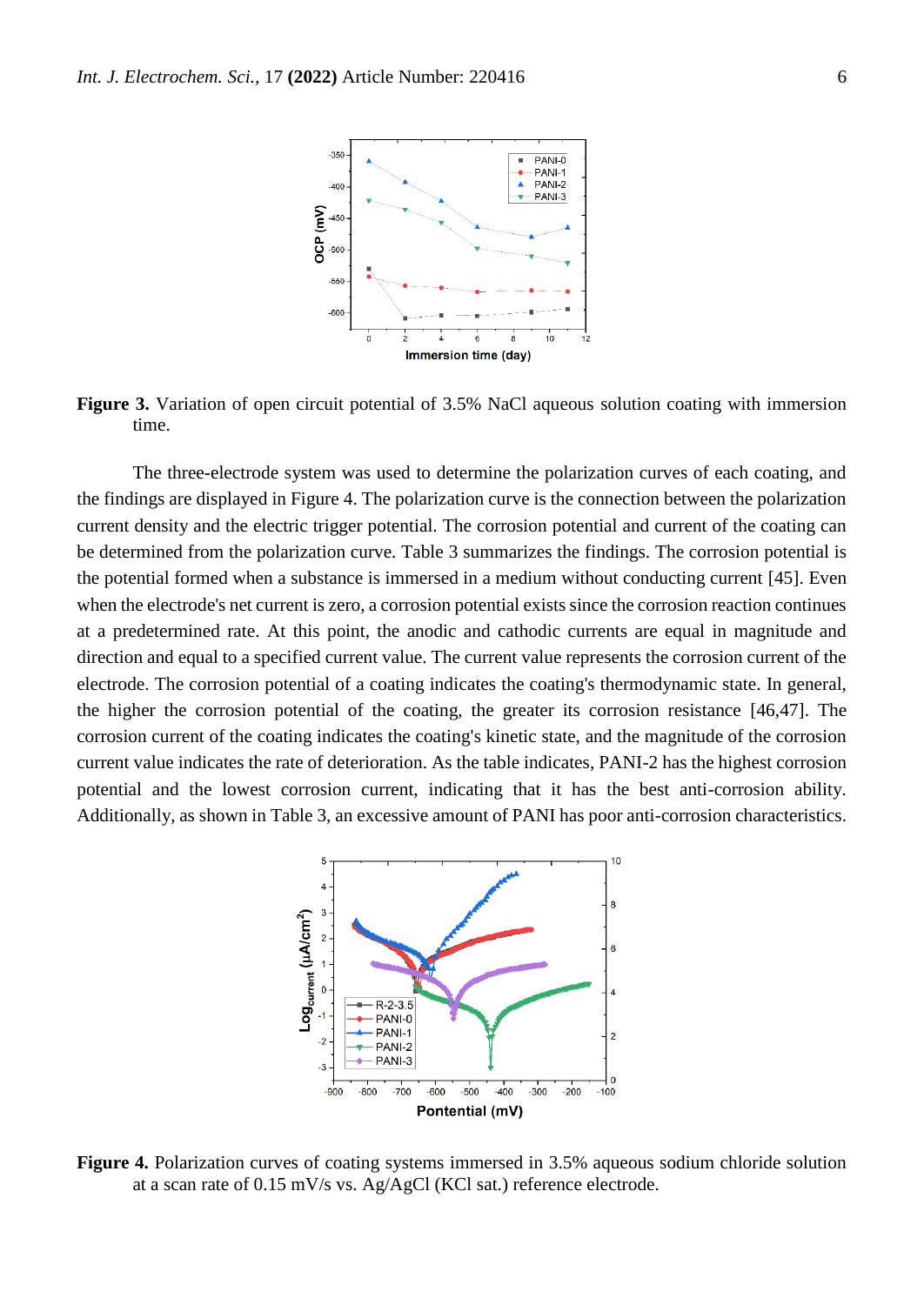The three-electrode system was utilized to determine the Nernst and Bode spectra of each coating system over a range of immersion periods in this investigation. The most often used impedance spectra are the Nernst and Bode spectra. The Nernst spectrum reflects the relationship between the impedance's real and imaginary components. The Bode spectrum is a representation of the connection between frequency and impedance's absolute value.

**Table 3.** Corrosion potential and corrosion current of different coatings.

| Coating                     | $R-2-3.5$ | PANI-1 | PANI-2 | PANI-4 | Epoxy |
|-----------------------------|-----------|--------|--------|--------|-------|
| Corrosion potential (mV)    | $-650$    | $-516$ | -434   | $-618$ | $-65$ |
| Corrosion current $(\mu A)$ | 20.51     | 7.14   | 0.23   | 25.14  | 20.21 |



**Figure 5.** EIS profiles of (A,B) PANI-0, (C,D) PANl-1, (E,F) PANI-2 and (G,H) PANI-3 at different immersion times from 1 M Hz to 0.01 Hz.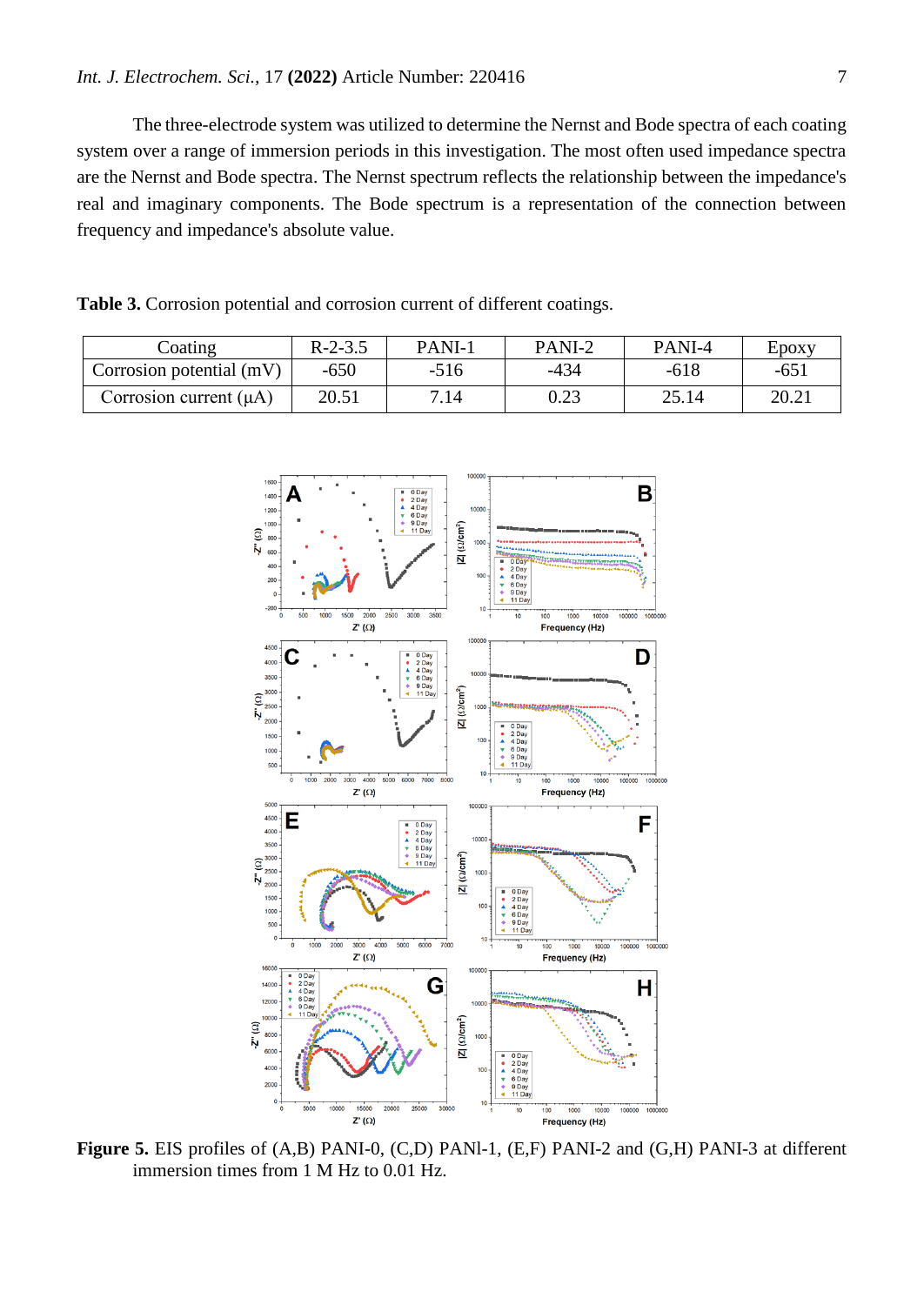The capacitive arc diameter in the high frequency zone characterizes the charge transfer resistance of the coating in an electrode system with mixed control of charge transfer and diffusion processes. The Nernst figure in Figure 5A shows that as the immersion time increases, the capacitive arc in the high-frequency area decreases [48,49]. This suggests that the coating's charge transfer resistance gradually declines, implying a reduction in corrosion resistance. At low frequencies, the impedance modulus can be used to quantify the coating's anticorrosive capabilities [50]. The Bode curve in Fig. 5B demonstrates that as immersion duration increases, the impedance at 1 Hz diminishes, indicating that the coating gradually loses its corrosion resistance to corrosive ions (e.g., chloride ions, etc.). As illustrated in Figures 5C and 5D, the PANI coating exhibits a comparable electrochemical impedance behavior to that of the epoxy resin coating. The coating exhibits some corrosion resistance during the initial stages of immersion, but after three days of immersion, corrosion resistance rapidly declines or even fails. As illustrated in Figure 4E, PANI-1 retains some anticorrosive capabilities after 11 days of immersion. The charge transfer resistance of the coating system is roughly 4 k after 11 days of immersion, and the  $|Z|$ value at 1 Hz ranges between 1000 and 10000  $/cm<sup>2</sup>$ . When illustrated in Figure 5G-H, PANI-2 has the best anticorrosive performance of all coating systems, and as the number of days of immersion increases, anticorrosive performance exhibits a progressive improvement in trend. According to Figure 5G, the charge transfer resistance of the coating after 11 days of immersion is around 27 k/cm, and the Z value of the system at 1 Hz is between 10–100 k/cm.



**Figure 6.** (A) Measured and fitted Nernst spectra of PANI-2 coatings at different immersion times. (B) Measured and fitted values of the Bode spectra of PANI coatings at different immersion times from 1 M Hz to 0.01 Hz.

**Table 4.** Impedance data of PANI-0, PANI-1, PANI-2 and PANI-3 calculated using equivalent-circuit diagram.

| Immersion time  | $R_{\Omega}(\Omega)$ | $C_d(\mu F)$           | $R_{CT}$ + $R_w(\Omega)$ | $C_w(\mu F)$ |
|-----------------|----------------------|------------------------|--------------------------|--------------|
| PANI-0-0 day    | $1 \times 10^{-7}$   | $4.511 \times 10^{-3}$ | $1.014 \times 10^{3}$    | 14.07        |
| $PANI-0-11$ day | $3 \times 10^{-5}$   | 2.615                  | $4.501 \times 10^{4}$    | 22.21        |
| PANI-1-0 day    | $1 \times 10^{-7}$   | $2.147 \times 10^{-4}$ | $2.014 \times 10^{2}$    | 17.56        |
| $PANI-1-11$ day | $2 \times 10^{-6}$   | $7.066 \times 10^{-1}$ | $1.047 \times 10^{4}$    | 20.21        |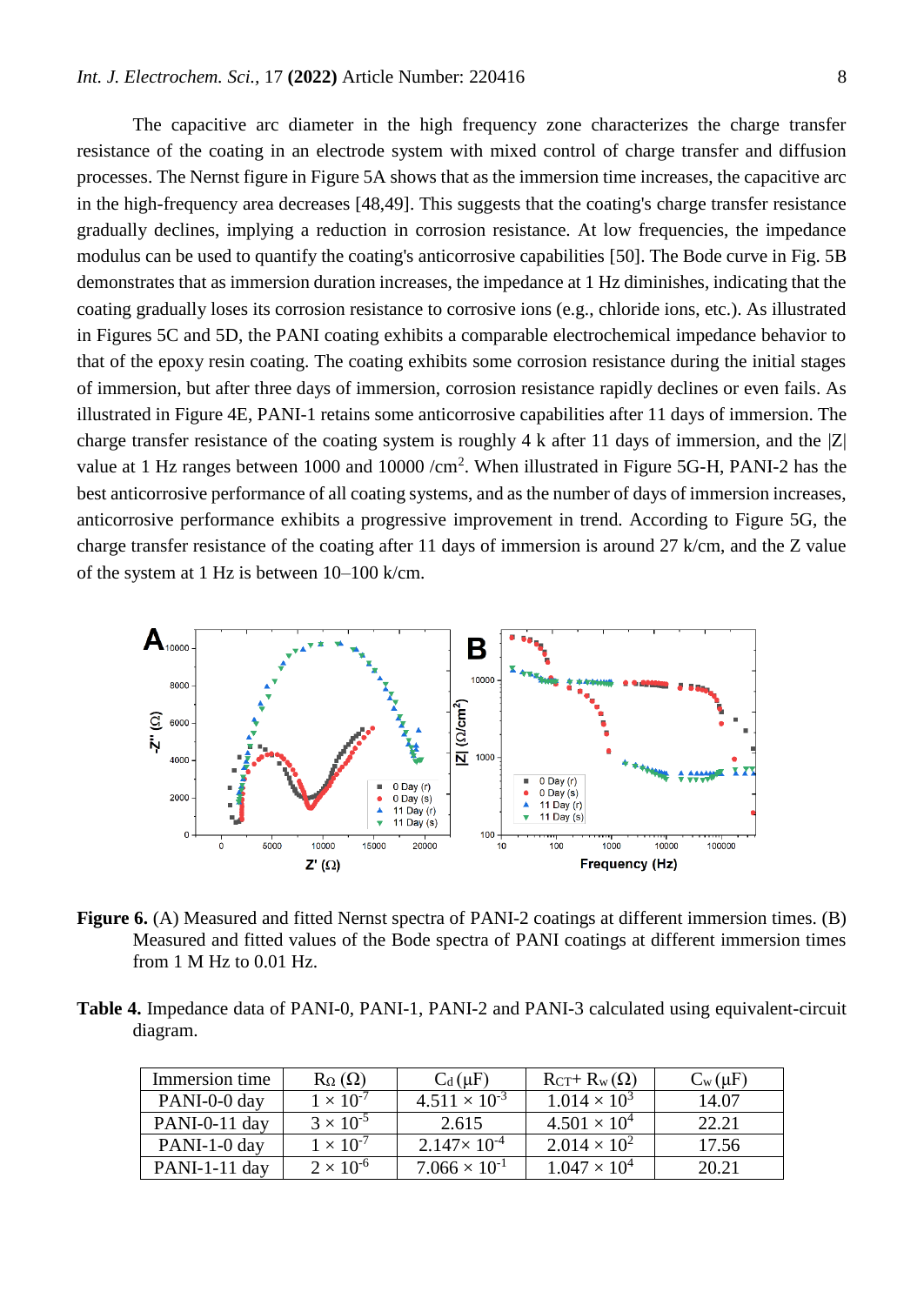*Int. J. Electrochem. Sci.,* 17 **(2022)** Article Number: 220416 9

| PANI-2-0 day    | $1 \times 10^{-7}$ | $7.214 \times 10^{-4}$ | $1.022 \times 10^{4}$ | 16.77 |
|-----------------|--------------------|------------------------|-----------------------|-------|
| $PANI-2-11$ day | $1 \times 10^{-7}$ | $2.031 \times 10^{-1}$ | $2.124 \times 10^{4}$ | 25.59 |
| PANI-3-0 day    | $1 \times 10^{-6}$ | $4.017 \times 10^{-4}$ | $4.147 \times 10^{4}$ | 18.18 |
| PANI-3-11 day   | $3 \times 10^{-5}$ | 1.414                  | $1.077 \times 10^3$   | 14.61 |

The results from the PANI-2 EIS experiment were fitted using an analogous circuit, and the difference between the present and calculated curves is displayed in Figure 6. Where (r) denotes the measured value and (s) denotes the fitted value. Table 4 contains the fitted values for each electronic component. For all four samples, R increased as the immersion time increased. t In the presence of PANI, the corrosion reaction's charge transfer was inhibited, resulting in an increase in corrosion resistance.

## **4. CONCLUSION**

This work characterized PANI and created polyaniline/epoxy composite coatings with various polyaniline amounts of 1%, 2%, and 4%, respectively. EIS experiments were performed on the coatings in a 3.5 percent NaCl solution. The selected polyaniline particle size was determined to be between 2 and 5 m. Chemical stability was demonstrated by IR and XRD measurements. EIS measurements were used to determine the impedance and capacitive resistance spectra of the various coatings with varying amounts of polyaniline composite coatings during an 11-day period. The comparative comparison demonstrates that PANI-2 has much superior anticorrosive properties to the other samples. The anticorrosive coating developed in this study is a simple method that is environmentally friendly. Due to its outstanding anticorrosive properties in 3.5 percent NaCl aqueous solution, it has prospective applications in the field of anticorrosion, particularly maritime anticorrosion.

#### ACKNOWLEDGEMENTS

This work was supported by The key project of the school-level and Zhengzhou local college education and teaching reform project 'Exploration of the collaborative construction of engineering education certification and new engineering in new undergraduate colleges' (ZZJG-A9003) and School-level key discipline 'Disaster prevention and mitigation engineering and protection engineering'.

#### **References**

- 1. S.A. Umoren, U.M. Eduok, *Carbohydr. Polym.*, 140 (2016) 314–341.
- 2. R. Asri, W. Harun, M. Samykano, N. Lah, S. Ghani, F. Tarlochan, M. Raza, *Mater. Sci. Eng. C*, 77 (2017) 1261–1274.
- 3. S.A. Umoren, M.M. Solomon, *J. Environ. Chem. Eng.*, 5 (2017) 246–273.
- 4. C. Verma, L.O. Olasunkanmi, E.E. Ebenso, M.A. Quraishi, I.B. Obot, *J. Phys. Chem. C*, 120 (2016) 11598–11611.
- 5. N. Wang, Y. Zhang, J. Chen, J. Zhang, Q. Fang, *Prog. Org. Coat.*, 109 (2017) 126–134.
- 6. M. Cabrini, S. Lorenzi, T. Pastore, S. Pellegrini, D. Manfredi, P. Fino, S. Biamino, C. Badini, *J. Mater. Process. Technol.*, 231 (2016) 326–335.
- 7. Y.M. Panchenko, A. Marshakov, *Corros. Sci.*, 109 (2016) 217–229.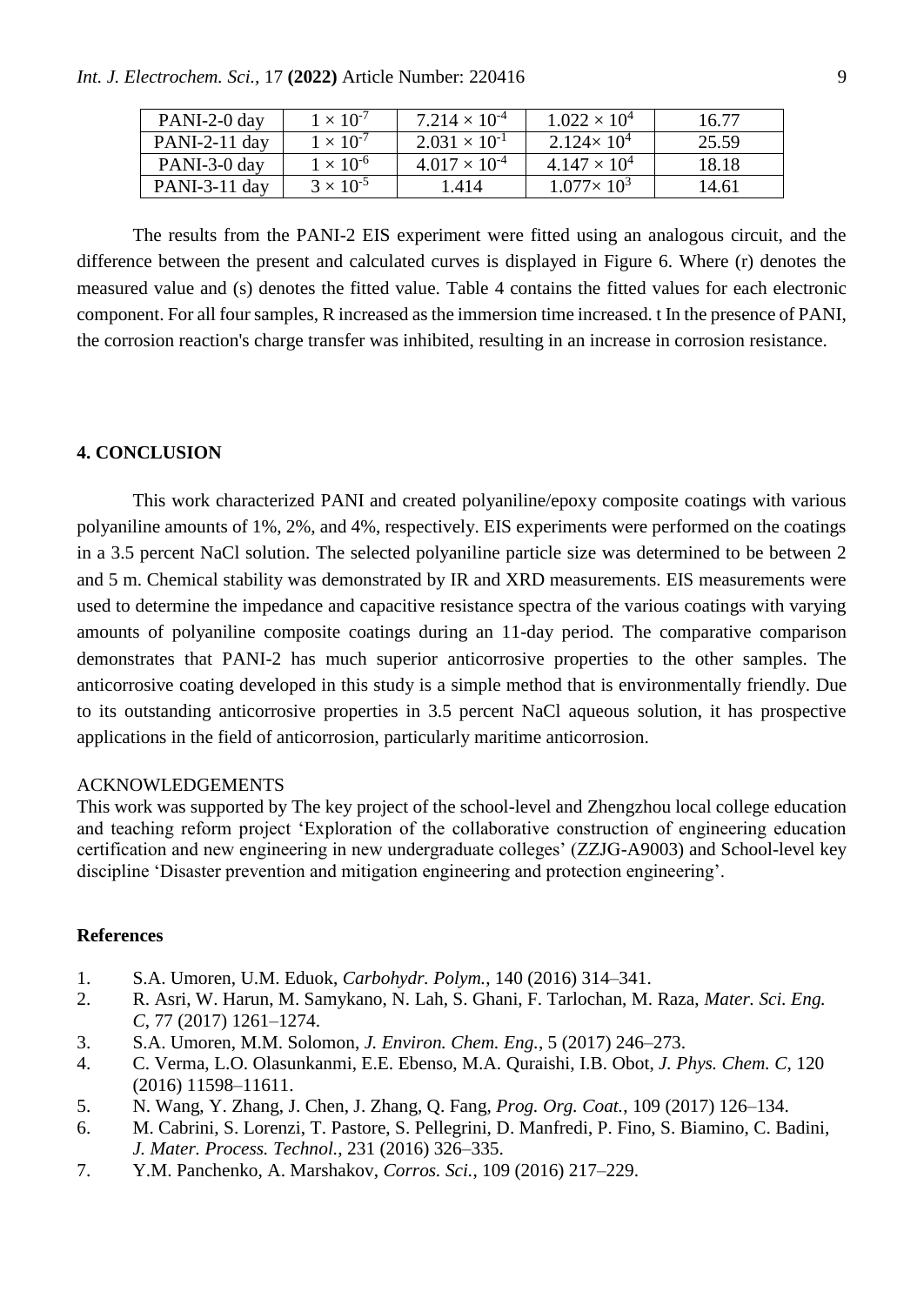- 8. M. Belghiti, S. Echihi, A. Dafali, Y. Karzazi, M. Bakasse, H. Elalaoui-Elabdallaoui, L. Olasunkanmi, E. Ebenso, M. Tabyaoui, *Appl. Surf. Sci.*, 491 (2019) 707–722.
- 9. P.B. Raja, M. Ismail, S. Ghoreishiamiri, J. Mirza, M.C. Ismail, S. Kakooei, A.A. Rahim, *Chem. Eng. Commun.*, 203 (2016) 1145–1156.
- 10. F.E.-T. Heakal, A.E. Elkholy, *J. Mol. Liq.*, 230 (2017) 395–407.
- 11. S. Kim, T.-H. Le, C.S. Park, G. Park, K.H. Kim, S. Kim, O.S. Kwon, G.T. Lim, H. Yoon, *Sci. Rep.*, 7 (2017) 15184.
- 12. J. De Damborenea, M. Arenas, M.A. Larosa, A.L. Jardini, C.A. de Carvalho Zavaglia, A. Conde, *Appl. Surf. Sci.*, 393 (2017) 340–347.
- 13. M. Deyab, *Desalination*, 384 (2016) 60–67.
- 14. D. Di Marino, M. Shalaby, S. Kriescher, M. Wessling, *Electrochem. Commun.*, 90 (2018) 101– 105.
- 15. S. Javadian, B. Darbasizadeh, A. Yousefi, F. Ektefa, N. Dalir, J. Kakemam, *J. Taiwan Inst. Chem. Eng.*, 71 (2017) 344–354.
- 16. S. Qiu, C. Chen, W. Zheng, W. Li, H. Zhao, L. Wang, *Synth. Met.*, 229 (2017) 39–46.
- 17. A. Singh, I. Ahamad, M.A. Quraishi, *Arab. J. Chem.*, 9 (2016) S1584–S1589.
- 18. M. Ates, *J. Adhes. Sci. Technol.*, 30 (2016) 1510–1536.
- 19. E. Vazirinasab, R. Jafari, G. Momen, *Surf. Coat. Technol.*, 341 (2018) 40–56.
- 20. H.-S. Lee, J. Singh, M. Ismail, C. Bhattacharya, *Metals*, 6 (2016) 55.
- 21. J. Wang, Y. Song, J. Wang, Q. Zhou, Z. Li, Y. Han, S. Yang, G.L. Li, T. Qi, *Macromol. Mater. Eng.*, 302 (2017) 1700128.
- 22. K.J. Ma, J. Stankus, D. Faulkner, *Int. J. Min. Sci. Technol.*, 28 (2018) 145–151.
- 23. J. Wu, C. Cai, Z. Zhou, H. Qian, F. Zha, J. Guo, B. Feng, T. He, N. Zhao, J. Xu, *J. Colloid Interface Sci.*, 463 (2016) 214–221.
- 24. Y. Hao, L.A. Sani, T. Ge, Q. Fang, *Appl. Surf. Sci.*, 419 (2017) 826–837.
- 25. G.-C. Son, D.-K. Hwang, J. Jang, S.-S. Chee, K. Cho, J.-M. Myoung, M.-H. Ham, *Nano Res.*, 12 (2019) 19–23.
- 26. Z. Grubač, I.Š. Rončević, M. Metikoš-Huković, *Corros. Sci.*, 102 (2016) 310–316.
- 27. N. Parhizkar, B. Ramezanzadeh, T. Shahrabi, *Appl. Surf. Sci.*, 439 (2018) 45–59.
- 28. A. Gnedenkov, S. Sinebryukhov, D. Mashtalyar, S. Gnedenkov, *Corros. Sci.*, 102 (2016) 269– 278.
- 29. J. Mosa, N. Rosero-Navarro, M. Aparicio, *RSC Adv.*, 6 (2016) 39577–39586.
- 30. W. Sun, L. Wang, T. Wu, Y. Pan, G. Liu, *J. Electrochem. Soc.*, 163 (2016) C16–C18.
- 31. A. Adhikari, R. Karpoormath, S. Radha, S.K. Singh, R. Mutthukannan, G. Bharate, M. Vijayan, *High Perform. Polym.*, 30 (2018) 181–191.
- 32. O. Dagdag, O. Hamed, H. Erramli, A. El Harfi, *J. Bio- Tribo-Corros.*, 4 (2018) 52.
- 33. C.-H. Lin, C.-H. Lai, Y.-P. Peng, P.-C. Wu, K.-Y. Chuang, T.-Y. Yen, Y.-K. Xiang, *Environ. Sci. Pollut. Res.* (2018) 1–11.
- 34. P. Rivero, D. Yurrita, C. Berlanga, J. Palacio, R. Rodríguez, *Coatings*, 8 (2018) 300.
- 35. C. Zea, R. Barranco-García, J. Alcántara, B. Chico, M. Morcillo, D. de la Fuente, *J. Coat. Technol. Res.*, 14 (2017) 869–878.
- 36. F. Xiao, C. Qian, M. Guo, J. Wang, X. Yan, H. Li, L. Yue, *Prog. Org. Coat.*, 125 (2018) 79– 88.
- 37. M.G. Hosseini, K. Aboutalebi, *Synth. Met.*, 250 (2019) 63–72.
- 38. P. Du, C. Liu, S. Qiu, G. Liu, H. Zhao, *Surf. Topogr. Metrol. Prop.*, 6 (2018) 034012.
- 39. A. Saikia, D. Sarmah, A. Kumar, N. Karak, *J. Appl. Polym. Sci.*, 136 (2019) 47744.
- 40. C.M.D.L. Almazán, M.Y. Chávez-Cinco, U. Páramo-García, A.M. Mendoza-Martínez, I.A. Estrada-Moreno, J.L. Rivera-Armenta, *Polym. Bull.*, 73 (2016) 1595–1605.
- 41. J. Iribarren, M. Català, A.J. Conchello, M. Pérez-Madrigal, C. Alemán, *Surf. Eng. Appl. Electrochem.*, 54 (2018) 297–306.